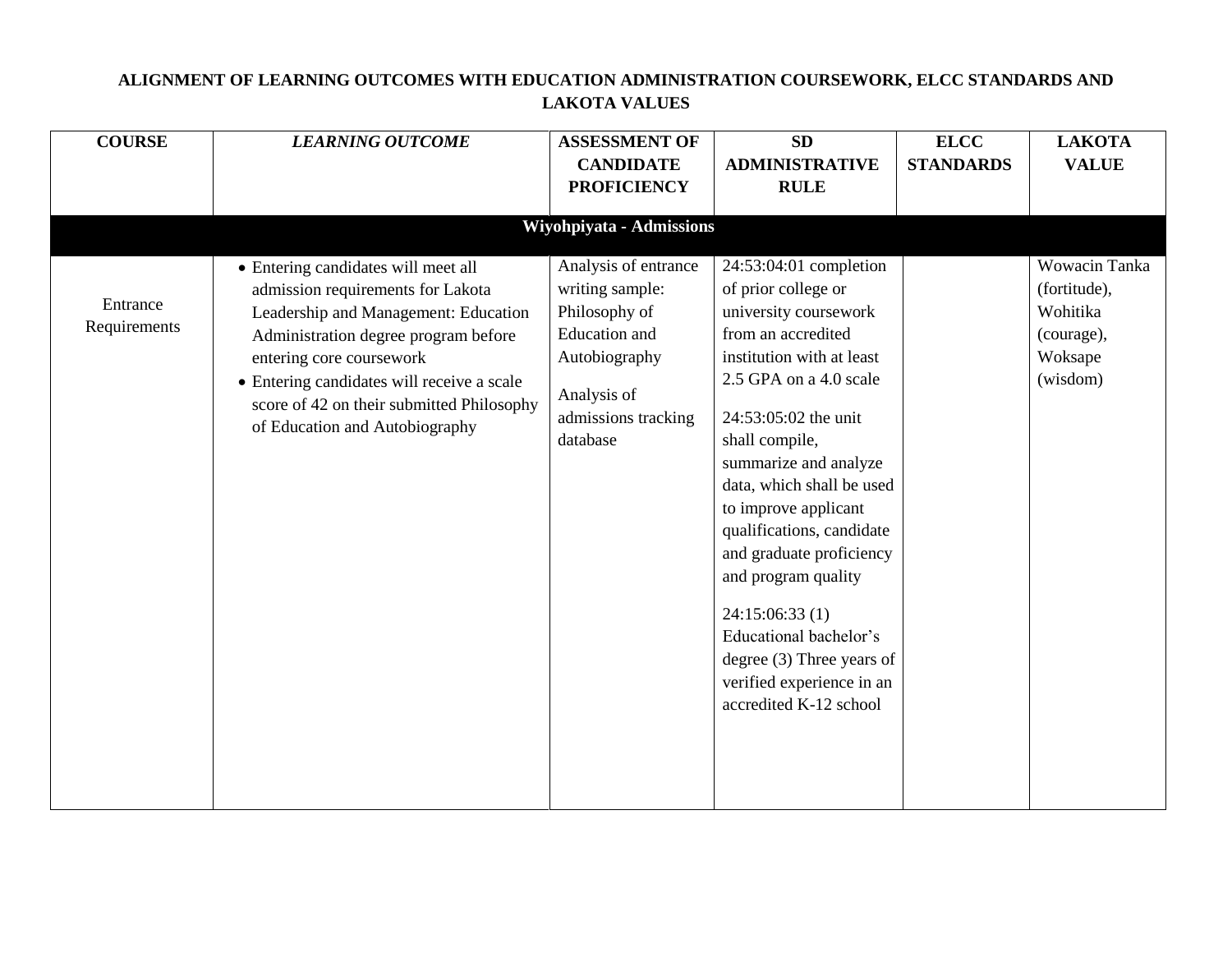## **Waziyata – Master Candidacy**

**\* the underlined assessment of candidate proficiency is used to demonstrate how each student has met the student learning objectives and program goals; to help strengthen and improve the capacity for learning.**

| LakM 603 Graduate<br><b>Research and Writing</b>                  | • Candidates will design, interpret, and<br>demonstrate the nature and significance of<br>research, providing opportunities for<br>application and implementation in Native<br>communities                                                                                                                                                                                                                                           | Class assignments<br><b>Article Critiques</b><br>Annotated<br>Bibliography<br>Oral reports<br><b>NIH Certification</b>                                             | 24:53:05:01 Assessment<br>System: develop an                                                                                                                                                                                                                       | 1.1, 1.2, 1.4,<br>1.5, 2.3, 2.4,<br>3.1, 3.2, 4.1,<br>4.2, 5.1, 5.2,<br>5.3, 6.1              | Wowacin Tanka<br>(fortitude),<br>Woonspe<br>(lessons) |
|-------------------------------------------------------------------|--------------------------------------------------------------------------------------------------------------------------------------------------------------------------------------------------------------------------------------------------------------------------------------------------------------------------------------------------------------------------------------------------------------------------------------|--------------------------------------------------------------------------------------------------------------------------------------------------------------------|--------------------------------------------------------------------------------------------------------------------------------------------------------------------------------------------------------------------------------------------------------------------|-----------------------------------------------------------------------------------------------|-------------------------------------------------------|
| LakM 613 Lakota<br>Foundations in<br>Leadership and<br>Management | • Candidates will integrate their knowledge<br>and development of qualities necessary<br>for Wolakota leadership.<br>• Candidates will specify and implement<br>how Lakota values, belief systems and<br>life-styles of leaders and managers impact<br>peoples and societies<br>• Candidates will recognize and practice<br>listening, Lakota oratory skills, and other<br>appropriate methods in the expression of<br>Lakota values | Article critiques<br>Mini Project #1<br>Mini Project #2<br>Oral reports<br><b>Final Exam</b>                                                                       | assessment system with<br>its professional<br>community that reflects<br>its conceptual<br>framework and<br>professional and state<br>standards. Shall include<br>a comprehensive and<br>integrated set of<br>evaluation measures that<br>shall be used to monitor | 1.1, 1.2, 1.3,<br>1.4, 1.5, 3.1,<br>3.2, 4.1, 4.2,<br>4.3, 5.1, 5.2,<br>5.3, 6.1, 6.2,<br>6.3 | Wowacin Tanka<br>(fortitude),<br>Woonspe<br>(lessons) |
| LakM 633 Lakota<br>Social Organization                            | • Candidates will integrate their knowledge<br>and development of qualities necessary<br>for Wolakota leadership.<br>• Candidates will specify and implement<br>how Lakota values, belief systems and<br>life-styles of leaders and managers impact<br>peoples and societies<br>• Candidates will recognize and practice<br>listening, Lakota oratory skills, and other<br>appropriate methods in the expression of<br>Lakota values | Class participation<br>Documentary<br>research<br><b>Essays</b><br>Oral/Circle<br>Presentation<br>Comprehensive<br><b>Essay Exam</b><br>Social organization<br>map | candidate performance<br>and to manage and<br>improve programs<br>24:53:05:03 Regularly<br>and systematically use<br>data, including candidate<br>and other school<br>personnel performance<br>information to evaluate<br>the efficacy of its                      | 1.1, 1.2, 1.3,<br>1.4, 1.5, 3.1,<br>3.2, 4.1, 4.2,<br>4.3, 5.1, 5.2,<br>5.3, 6.1, 6.2,<br>6.3 | Wowacin Tanka<br>(fortitude),<br>Woonspe<br>(lessons) |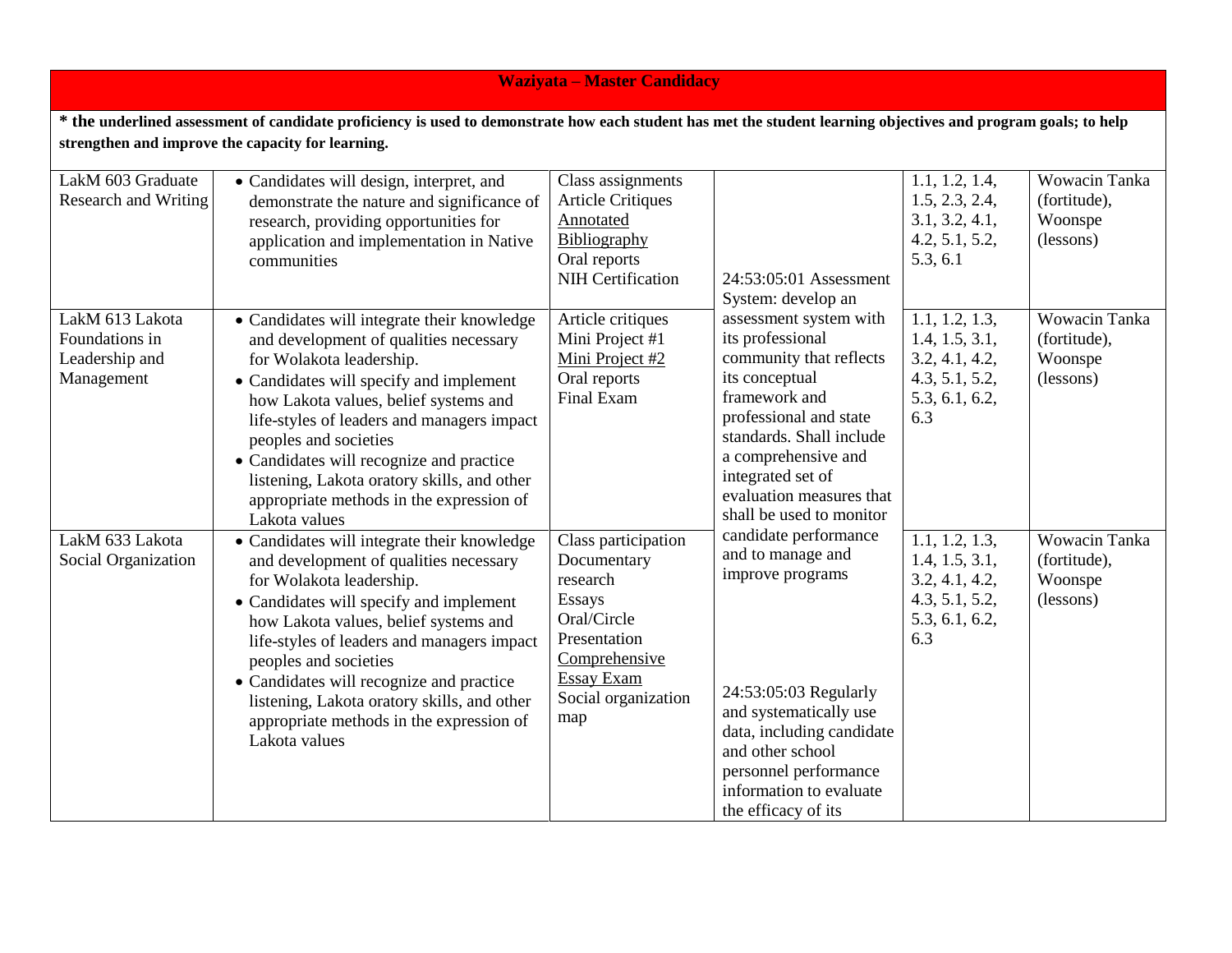|                 |                                                                                                                                                                 |                                                   | courses, programs and     |                |          |
|-----------------|-----------------------------------------------------------------------------------------------------------------------------------------------------------------|---------------------------------------------------|---------------------------|----------------|----------|
|                 |                                                                                                                                                                 |                                                   | clinical experiences.     |                |          |
|                 |                                                                                                                                                                 |                                                   | Shall analyze program     |                |          |
|                 |                                                                                                                                                                 |                                                   | evaluation and            |                |          |
|                 |                                                                                                                                                                 |                                                   | performance assessment    |                |          |
|                 |                                                                                                                                                                 |                                                   | data and initiate changes |                |          |
|                 |                                                                                                                                                                 |                                                   | if necessary              |                |          |
|                 |                                                                                                                                                                 | <b>Wiyohinyanpata - Professional Requirements</b> |                           |                |          |
|                 | * the underlined assessment of candidate proficiency is used to demonstrate how each student has met the student learning objectives and program goals; to help |                                                   |                           |                |          |
|                 | strengthen and improve the capacity for learning.                                                                                                               |                                                   |                           |                |          |
|                 |                                                                                                                                                                 |                                                   |                           |                |          |
| <b>LMEA 703</b> | • Candidates will specify and implement                                                                                                                         | Forum Discussions                                 | 24:53:05:01 Assessment    | 1.1, 1.2, 1.3, | Woksape  |
| Instructional   | how Lakota values, belief systems, and                                                                                                                          | School Improvement                                | System: develop an        | 1.4, 1.5, 2.1, | (wisdom) |
| Supervision     | life-styles of leaders and managers impact                                                                                                                      | Plan                                              | assessment system with    | 2.2, 2.3, 2.4, |          |
|                 | people and societies                                                                                                                                            | <b>Culture Evaluation</b>                         | its professional          | 5.1, 5.2, 5.3  |          |
|                 | • Candidates will recognize and practice                                                                                                                        | <b>Clinical Evaluations</b>                       | community that reflects   |                |          |
|                 | listening, Lakota oratory skills, and other                                                                                                                     | <b>Educational Platform</b>                       | its conceptual            |                |          |
|                 | appropriate methods in the expression of                                                                                                                        |                                                   | framework and             |                |          |
|                 | Lakota values                                                                                                                                                   |                                                   | professional and state    |                |          |
|                 |                                                                                                                                                                 |                                                   | standards. Shall include  |                |          |
|                 |                                                                                                                                                                 |                                                   | a comprehensive and       |                |          |
|                 |                                                                                                                                                                 |                                                   | integrated set of         |                |          |
|                 |                                                                                                                                                                 |                                                   | evaluation measures that  |                |          |
|                 |                                                                                                                                                                 |                                                   | shall be used to monitor  |                |          |
|                 |                                                                                                                                                                 |                                                   |                           |                |          |
|                 |                                                                                                                                                                 |                                                   | candidate performance     |                |          |
|                 |                                                                                                                                                                 |                                                   | and to manage and         |                |          |
|                 |                                                                                                                                                                 |                                                   | improve programs          |                |          |
|                 |                                                                                                                                                                 |                                                   |                           |                |          |
|                 |                                                                                                                                                                 |                                                   | 24:53:05:03 Regularly     |                |          |
|                 |                                                                                                                                                                 |                                                   | and systematically use    |                |          |
|                 |                                                                                                                                                                 |                                                   | data, including candidate |                |          |
|                 |                                                                                                                                                                 |                                                   | and other school          |                |          |
|                 |                                                                                                                                                                 |                                                   | personnel performance     |                |          |
|                 |                                                                                                                                                                 |                                                   | information to evaluate   |                |          |
|                 |                                                                                                                                                                 |                                                   | the efficacy of its       |                |          |
|                 |                                                                                                                                                                 |                                                   | courses, programs and     |                |          |
|                 |                                                                                                                                                                 |                                                   | clinical experiences.     |                |          |
|                 |                                                                                                                                                                 |                                                   | Shall analyze program     |                |          |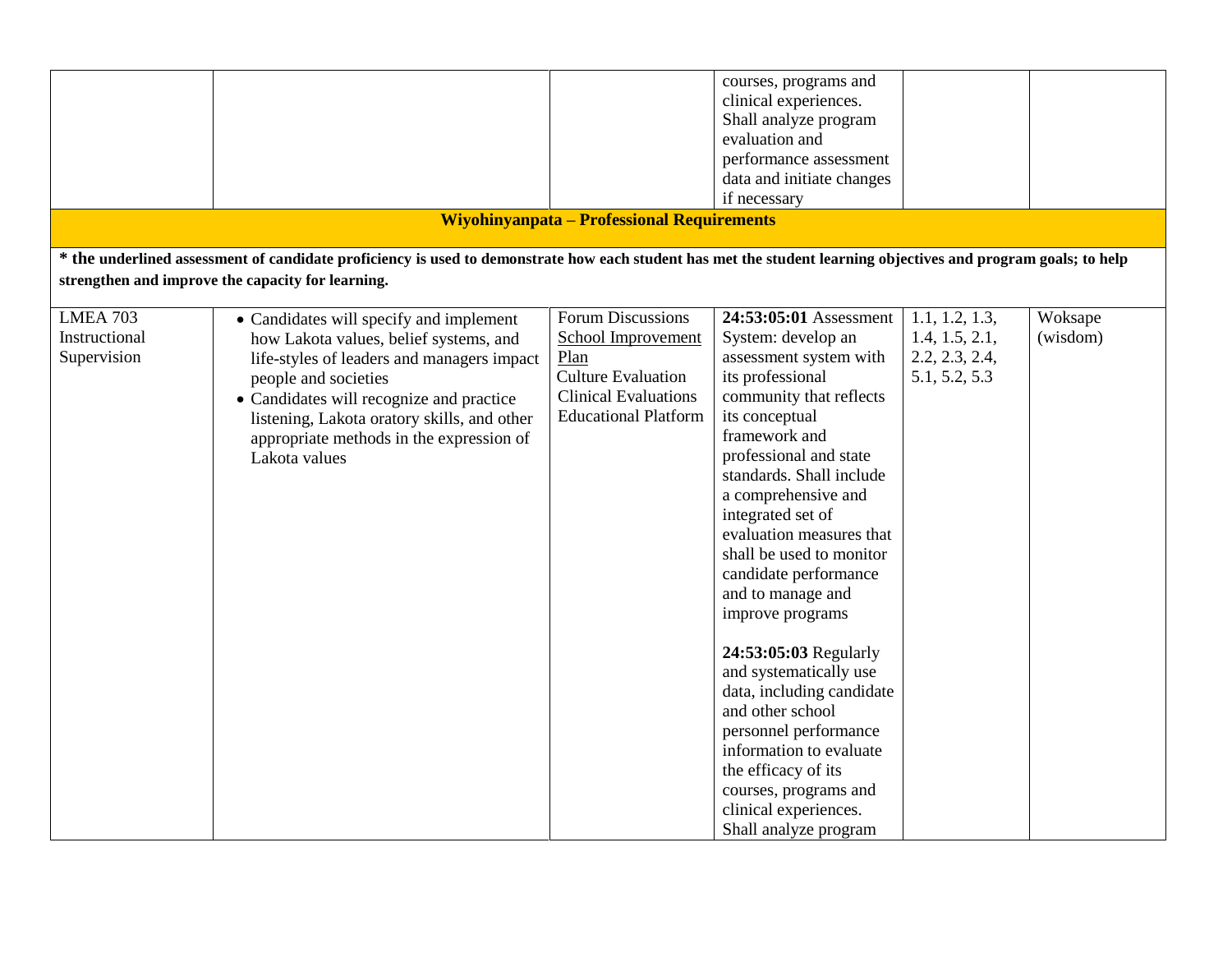|                 |                                             |                      | evaluation and                  |                |          |
|-----------------|---------------------------------------------|----------------------|---------------------------------|----------------|----------|
|                 |                                             |                      | performance assessment          |                |          |
|                 |                                             |                      | data and initiate changes       |                |          |
|                 |                                             |                      | if necessary                    |                |          |
| LMEA 713 School | • Candidates will integrate their knowledge | Written Research     | 24:53:05:01 Assessment          | 1.1, 1.2, 1.3, | Woksape  |
| Administration  | and demonstrate qualities necessary for     | Reports              | System: develop an              | 1.4, 1.5, 2.1, | (wisdom) |
|                 |                                             | Philosophy of School | assessment system with          | 2.2, 2.3, 2.4, |          |
|                 | Wolakota leadership                         | Administration       | its professional                | 3.1, 3.2, 3.3, |          |
|                 | • Candidates will specify and implement     | Leadership           |                                 | 4.1, 4.2, 4.3, |          |
|                 | how Lakota values, belief systems, and      |                      | community that reflects         |                |          |
|                 | life-styles of leaders and managers impact  | Interviews           | its conceptual<br>framework and | 5.1, 5.2, 5.3, |          |
|                 | people and societies                        | Administrative       |                                 | 6.1, 6.2, 6.3  |          |
|                 | • Candidates will recognize and practice    | Portfolio            | professional and state          |                |          |
|                 | listening, Lakota oratory skills, and other | Final Essay Exam     | standards. Shall include        |                |          |
|                 | appropriate methods in the expression of    |                      | a comprehensive and             |                |          |
|                 | Lakota values                               |                      | integrated set of               |                |          |
|                 | • Candidates will practice concepts of      |                      | evaluation measures that        |                |          |
|                 | organizing communities and constructing     |                      | shall be used to monitor        |                |          |
|                 | change                                      |                      | candidate performance           |                |          |
|                 |                                             |                      | and to manage and               |                |          |
|                 |                                             |                      | improve programs                |                |          |
|                 |                                             |                      | 24:53:05:03 Regularly           |                |          |
|                 |                                             |                      | and systematically use          |                |          |
|                 |                                             |                      | data, including candidate       |                |          |
|                 |                                             |                      | and other school                |                |          |
|                 |                                             |                      | personnel performance           |                |          |
|                 |                                             |                      | information to evaluate         |                |          |
|                 |                                             |                      | the efficacy of its             |                |          |
|                 |                                             |                      | courses, programs and           |                |          |
|                 |                                             |                      | clinical experiences.           |                |          |
|                 |                                             |                      | Shall analyze program           |                |          |
|                 |                                             |                      | evaluation and                  |                |          |
|                 |                                             |                      | performance assessment          |                |          |
|                 |                                             |                      | data and initiate changes       |                |          |
|                 |                                             |                      | if necessary                    |                |          |
| LMEA $723$      | • Candidates will integrate their knowledge | Personal Inventory   | 24:53:05:01 Assessment          | 2.1, 2.3, 3.1, | Woksape  |
| Counseling      | and demonstrate qualities necessary for     | Reaction papers to   | System: develop an              | 3.2, 3.3, 4.1, | (wisdom) |
| Theories and    | Wolakota leadership                         | articles             | assessment system with          | 4.2, 4.3, 5.1, |          |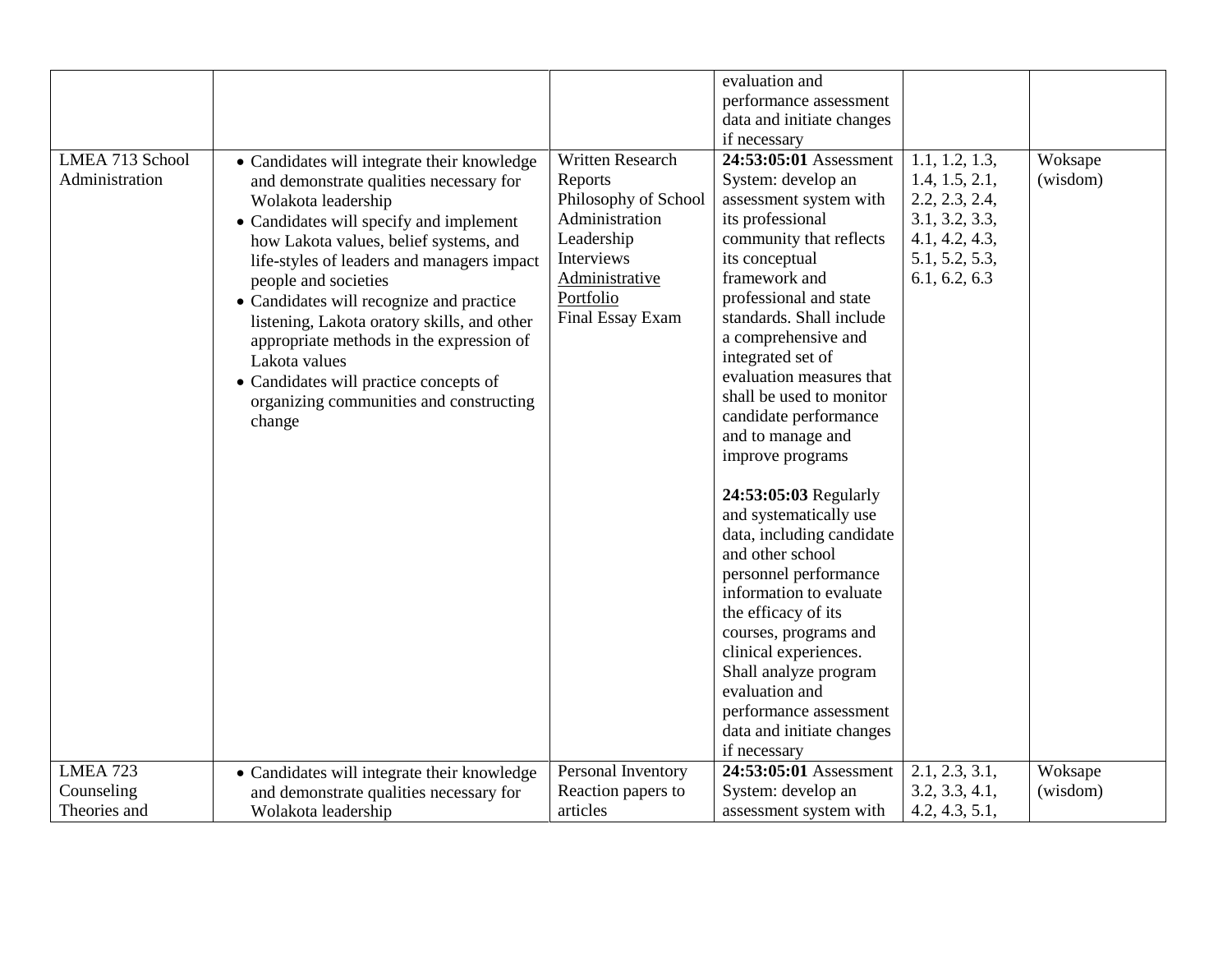| Socio-culture   | • Candidates will specify and implement    | Reflection papers on | its professional         | 5.2, 5.3, 6.1, |          |
|-----------------|--------------------------------------------|----------------------|--------------------------|----------------|----------|
| Foundations     | how Lakota values, belief systems, and     | chapters/articles    | community that reflects  | 6.2, 6.3       |          |
|                 | life-styles of leaders and managers impact | Role Play            | its conceptual           |                |          |
|                 | people and societies                       | Research             | framework and            |                |          |
|                 | • Candidates will analyze and apply the    | Paper                | professional and state   |                |          |
|                 | development and implementation process     |                      | standards. Shall include |                |          |
|                 | of exercising tribal rights.               |                      | a comprehensive and      |                |          |
|                 | · Candidates will demonstrate an           |                      | integrated set of        |                |          |
|                 | understanding of the larger political,     |                      | evaluation measures that |                |          |
|                 | economic and legal context within          |                      | shall be used to monitor |                |          |
|                 | policies benefiting the diverse learner    |                      | candidate performance    |                |          |
|                 | needs and school community                 |                      | and to manage and        |                |          |
|                 |                                            |                      | improve programs         |                |          |
|                 |                                            |                      |                          |                |          |
|                 |                                            |                      | 24:53:05:03 Regularly    |                |          |
|                 |                                            |                      | and systematically use   |                |          |
|                 |                                            |                      | data, including          |                |          |
|                 |                                            |                      | candidate and other      |                |          |
|                 |                                            |                      | school personnel         |                |          |
|                 |                                            |                      | performance              |                |          |
|                 |                                            |                      | information to evaluate  |                |          |
|                 |                                            |                      | the efficacy of its      |                |          |
|                 |                                            |                      | courses, programs and    |                |          |
|                 |                                            |                      | clinical experiences.    |                |          |
|                 |                                            |                      | Shall analyze program    |                |          |
|                 |                                            |                      | evaluation and           |                |          |
|                 |                                            |                      | performance              |                |          |
|                 |                                            |                      | assessment data and      |                |          |
|                 |                                            |                      | initiate changes if      |                |          |
|                 |                                            |                      | necessary                |                |          |
| LMEA 733        | • To specify and implement how Lakota      | Definition of        | 24:53:05:01 Assessment   | 2.2, 2.3, 3.1, | Woksape  |
| Fundamentals of | values, belief systems, and life-styles of | curriculum           | System: develop an       | 3.3, 4.2, 4.3, | (wisdom) |
| Curriculum      | leaders and managers impact people and     | Literature review    | assessment system with   | 6.1            |          |
| Development     | societies                                  | Collaborative design | its professional         |                |          |
|                 | • To assess how historical processes of    | of curriculum unit   | community that reflects  |                |          |
|                 | colonization affected Lakota culture and   | Development &        | its conceptual           |                |          |
|                 | the social organization of indigenous      | implementation of a  | framework and            |                |          |
|                 | peoples. Use the assessment to develop a   | curriculum           | professional and state   |                |          |
|                 |                                            | evaluation tool      | standards. Shall include |                |          |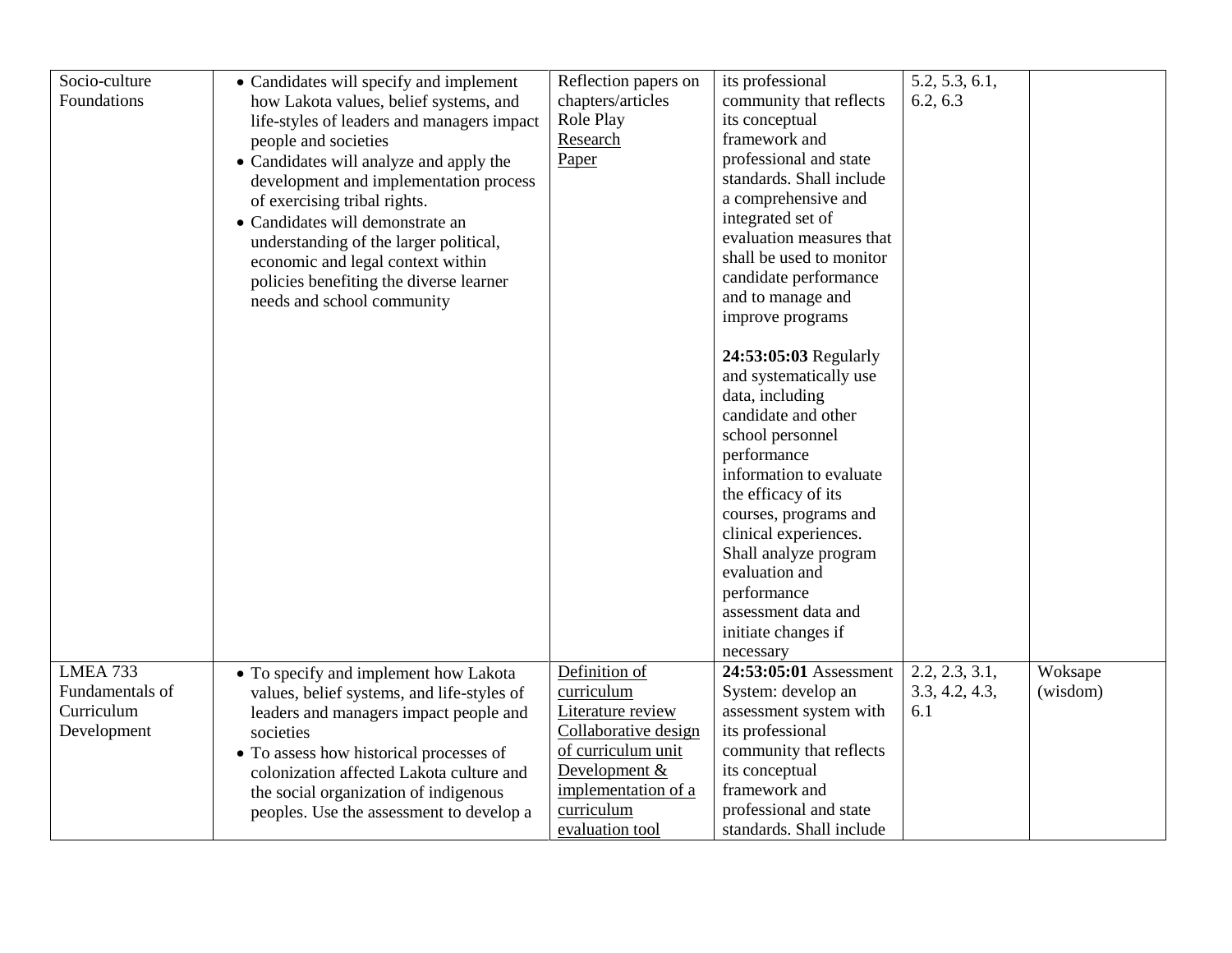|                            | plan of action for change<br>• To practice concepts of organizing<br>communities and constructing change<br>• To identify, synthesize and interpret<br>forces that underlie environmental issues<br>using the Lakota world view of Mitakuye<br>Oyasin                                                                                                             | Instructional activity<br>design $&$<br>implementation<br>Development &<br>implementation of<br>instructional<br>evaluation tool                                                                                                                | a comprehensive and<br>integrated set of<br>evaluation measures that<br>shall be used to monitor<br>candidate performance<br>and to manage and<br>improve programs                                                                                                                                                                                               |                                         |                     |
|----------------------------|-------------------------------------------------------------------------------------------------------------------------------------------------------------------------------------------------------------------------------------------------------------------------------------------------------------------------------------------------------------------|-------------------------------------------------------------------------------------------------------------------------------------------------------------------------------------------------------------------------------------------------|------------------------------------------------------------------------------------------------------------------------------------------------------------------------------------------------------------------------------------------------------------------------------------------------------------------------------------------------------------------|-----------------------------------------|---------------------|
|                            |                                                                                                                                                                                                                                                                                                                                                                   |                                                                                                                                                                                                                                                 | 24:53:05:03 Regularly<br>and systematically use<br>data, including<br>candidate and other<br>school personnel<br>performance<br>information to evaluate<br>the efficacy of its<br>courses, programs and<br>clinical experiences.<br>Shall analyze program<br>evaluation and<br>performance<br>assessment data and<br>initiate changes if<br>necessary            |                                         |                     |
| LMEA 743 School<br>Finance | • To integrate their knowledge and<br>demonstrate qualities necessary for<br>Wolakota leadership<br>• To recognize and practice listening,<br>Lakota oratory skills, and other<br>appropriate methods in the expression of<br>Lakota values<br>• To examine and evaluate financial<br>management systems and recommend<br>strategies for monitoring these systems | Article critiques of<br>school finance<br>articles<br>Collaborative budget<br>analysis/presentation<br>Collaborative<br>professional<br>development<br>proposal and<br>presentation<br>Infield experience<br>written report<br>Final essay exam | 24:53:05:01 Assessment<br>System: develop an<br>assessment system with<br>its professional<br>community that reflects<br>its conceptual<br>framework and<br>professional and state<br>standards. Shall include<br>a comprehensive and<br>integrated set of<br>evaluation measures that<br>shall be used to monitor<br>candidate performance<br>and to manage and | 3.1, 3.2, 3.3,<br>4.1, 4.3, 6.1,<br>6.3 | Woksape<br>(wisdom) |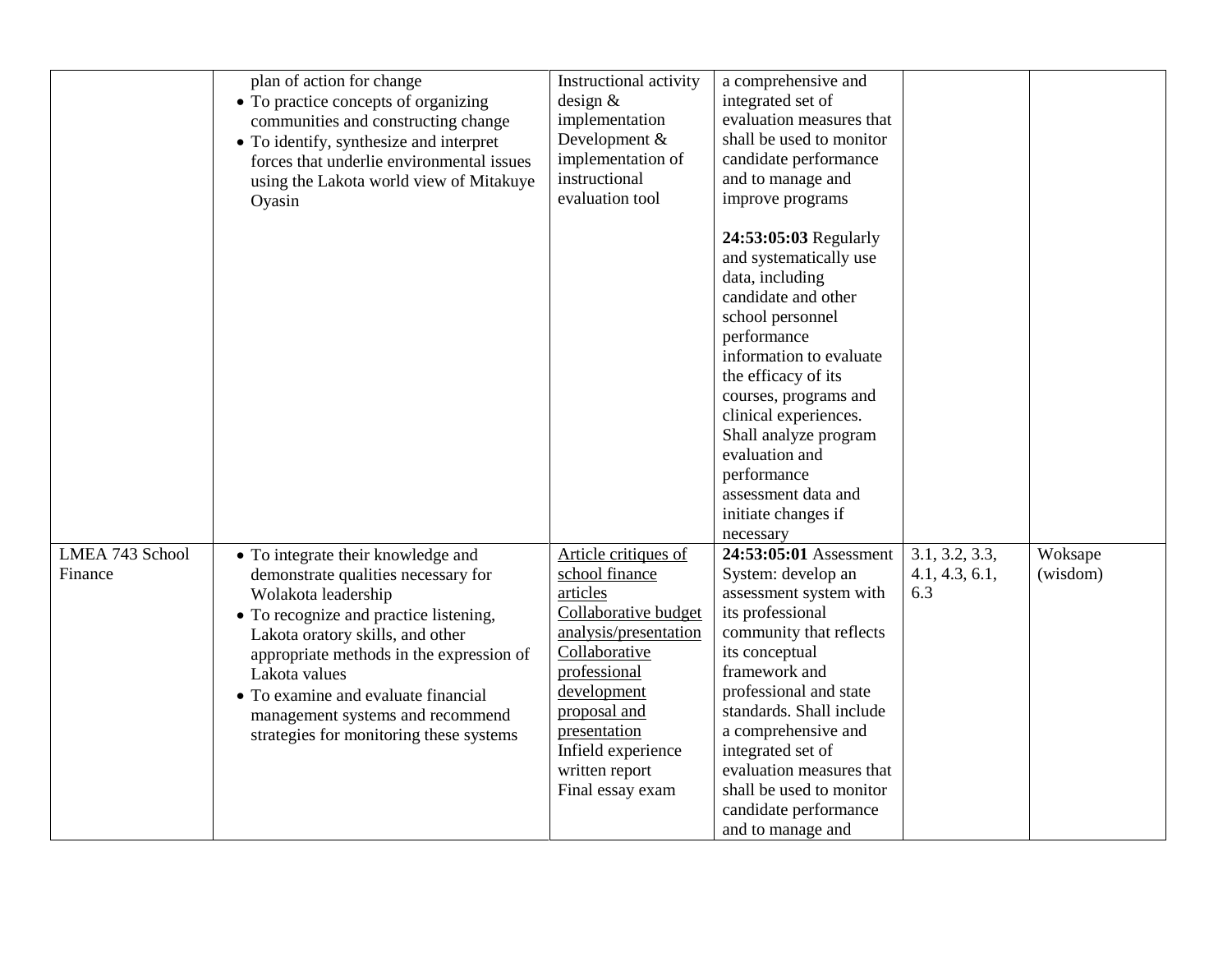|                    |                                             |                   | improve programs         |          |          |
|--------------------|---------------------------------------------|-------------------|--------------------------|----------|----------|
|                    |                                             |                   |                          |          |          |
|                    |                                             |                   | 24:53:05:03 Regularly    |          |          |
|                    |                                             |                   | and systematically use   |          |          |
|                    |                                             |                   | data, including          |          |          |
|                    |                                             |                   | candidate and other      |          |          |
|                    |                                             |                   | school personnel         |          |          |
|                    |                                             |                   | performance              |          |          |
|                    |                                             |                   | information to evaluate  |          |          |
|                    |                                             |                   | the efficacy of its      |          |          |
|                    |                                             |                   | courses, programs and    |          |          |
|                    |                                             |                   | clinical experiences.    |          |          |
|                    |                                             |                   | Shall analyze program    |          |          |
|                    |                                             |                   | evaluation and           |          |          |
|                    |                                             |                   | performance              |          |          |
|                    |                                             |                   | assessment data and      |          |          |
|                    |                                             |                   | initiate changes if      |          |          |
|                    |                                             |                   | necessary                |          |          |
| LakM 593           | • Candidates will integrate their knowledge | Article critiques | 24:53:05:01 Assessment   | 6.1, 6.3 | Woksape  |
| Establishing       | and demonstrate qualities necessary for     | Reflection papers | System: develop an       |          | (wisdom) |
| Lakota Sovereignty | Wolakota leadership                         | PowerPoint        | assessment system with   |          |          |
|                    | • Candidates will specify and implement     | presentations     | its professional         |          |          |
|                    | how Lakota values, belief systems, and      | Debate            | community that reflects  |          |          |
|                    | life-styles of leaders and managers impact  | Essay Exam        | its conceptual           |          |          |
|                    | peoples and societies                       |                   | framework and            |          |          |
|                    | • Candidates will analyze and apply the     |                   | professional and state   |          |          |
|                    | development and implementation process      |                   | standards. Shall include |          |          |
|                    | of exercising tribal rights                 |                   | a comprehensive and      |          |          |
|                    |                                             |                   | integrated set of        |          |          |
|                    |                                             |                   | evaluation measures that |          |          |
|                    |                                             |                   | shall be used to monitor |          |          |
|                    |                                             |                   | candidate performance    |          |          |
|                    |                                             |                   | and to manage and        |          |          |
|                    |                                             |                   | improve programs         |          |          |
|                    |                                             |                   |                          |          |          |
|                    |                                             |                   | 24:53:05:03 Regularly    |          |          |
|                    |                                             |                   | and systematically use   |          |          |
|                    |                                             |                   |                          |          |          |
|                    |                                             |                   | data, including          |          |          |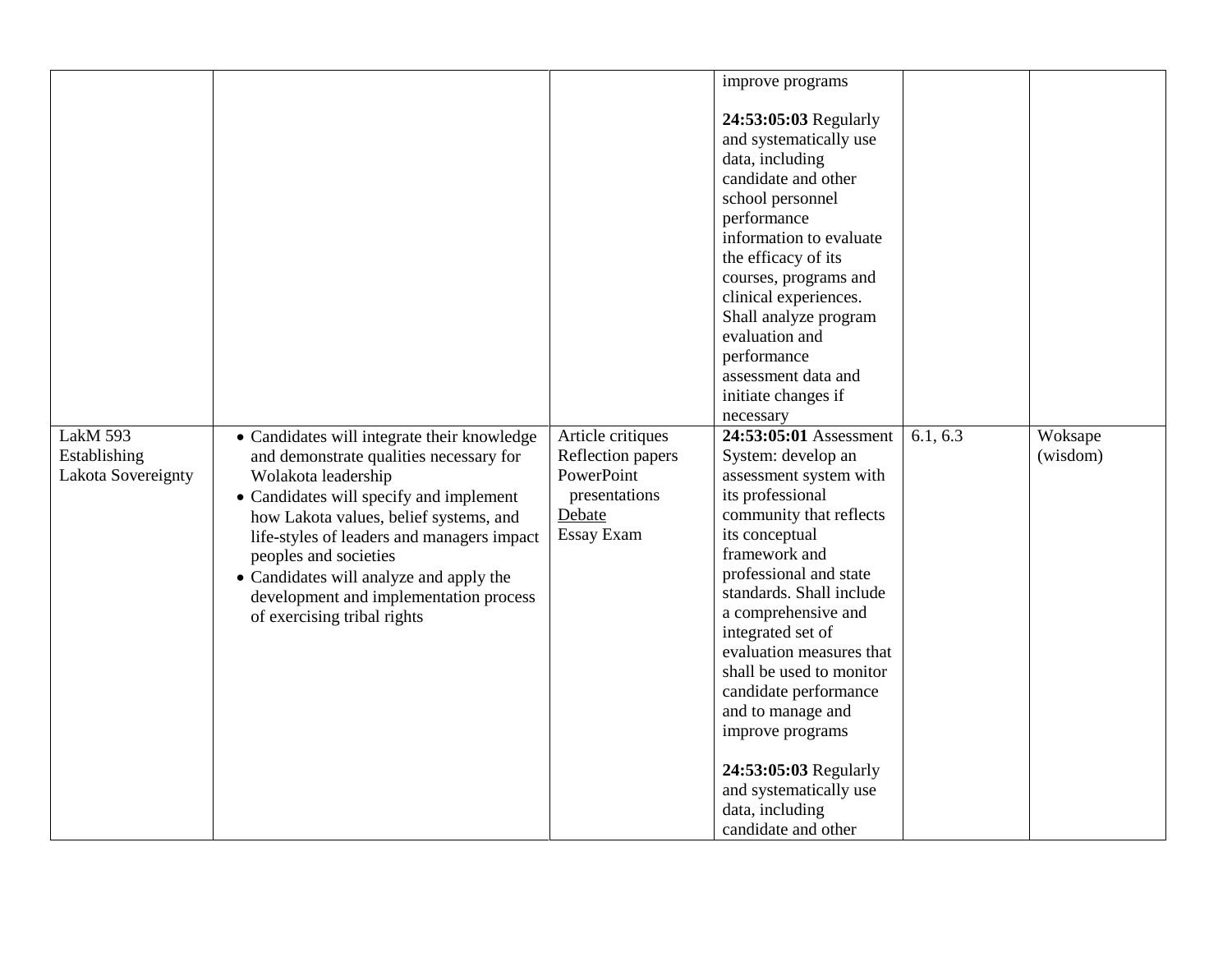|                 |                                          |                             | school personnel<br>performance |                |          |
|-----------------|------------------------------------------|-----------------------------|---------------------------------|----------------|----------|
|                 |                                          |                             | information to evaluate         |                |          |
|                 |                                          |                             | the efficacy of its             |                |          |
|                 |                                          |                             | courses, programs and           |                |          |
|                 |                                          |                             | clinical experiences.           |                |          |
|                 |                                          |                             | Shall analyze program           |                |          |
|                 |                                          |                             | evaluation and                  |                |          |
|                 |                                          |                             | performance                     |                |          |
|                 |                                          |                             | assessment data and             |                |          |
|                 |                                          |                             | initiate changes if             |                |          |
|                 |                                          |                             | necessary                       |                |          |
| LMEA 603 School | • To demonstrate an understanding of the | <b>Written Case Studies</b> | 24:53:05:01 Assessment          | 3.1, 3.2, 3.3, | Woksape  |
| Law             | larger political, economic and legal     | <b>Oral Case Studies</b>    | System: develop an              | 4.1, 4.2, 4.3, | (wisdom) |
|                 | context within policies benefiting the   | Report                      | assessment system with          | 5.1, 5.2, 5.3, |          |
|                 | diverse learner needs and school         | Mid-Term Exam               | its professional                | 6.1, 6.2, 6.3  |          |
|                 | community                                | Final Essay Exam            | community that reflects         |                |          |
|                 |                                          |                             | its conceptual                  |                |          |
|                 |                                          |                             | framework and                   |                |          |
|                 |                                          |                             | professional and state          |                |          |
|                 |                                          |                             | standards. Shall include        |                |          |
|                 |                                          |                             | a comprehensive and             |                |          |
|                 |                                          |                             | integrated set of               |                |          |
|                 |                                          |                             | evaluation measures that        |                |          |
|                 |                                          |                             | shall be used to monitor        |                |          |
|                 |                                          |                             | candidate performance           |                |          |
|                 |                                          |                             | and to manage and               |                |          |
|                 |                                          |                             | improve programs                |                |          |
|                 |                                          |                             | 24:53:05:03 Regularly           |                |          |
|                 |                                          |                             | and systematically use          |                |          |
|                 |                                          |                             | data, including                 |                |          |
|                 |                                          |                             | candidate and other             |                |          |
|                 |                                          |                             | school personnel                |                |          |
|                 |                                          |                             | performance                     |                |          |
|                 |                                          |                             | information to evaluate         |                |          |
|                 |                                          |                             | the efficacy of its             |                |          |
|                 |                                          |                             | courses, programs and           |                |          |
|                 |                                          |                             | clinical experiences.           |                |          |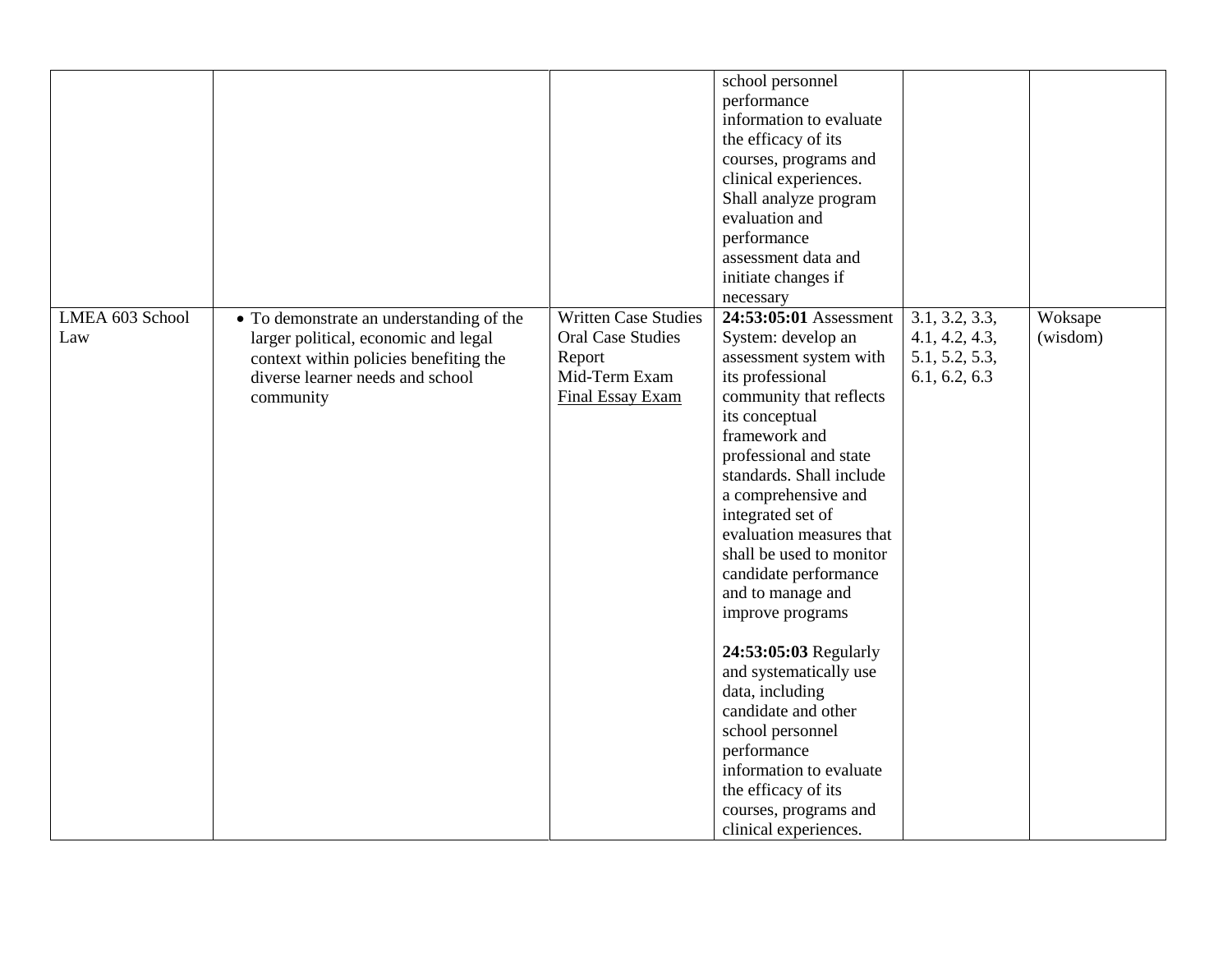|             |                                            |                           | Shall analyze program               |                              |          |
|-------------|--------------------------------------------|---------------------------|-------------------------------------|------------------------------|----------|
|             |                                            |                           | evaluation and                      |                              |          |
|             |                                            |                           | performance                         |                              |          |
|             |                                            |                           | assessment data and                 |                              |          |
|             |                                            |                           | initiate changes if                 |                              |          |
|             |                                            |                           |                                     |                              |          |
| LMEA 753    |                                            |                           | necessary<br>24:53:05:01 Assessment | $3.2, 3.\overline{3, 4.1}$ , |          |
|             | • To specify and implement how Lakota      | <b>Educational theory</b> |                                     |                              | Woksape  |
| Advance     | values, belief systems, and life-styles of | matrix                    | System: develop an                  | 4.2, 4.3, 6.1,               | (wisdom) |
| Educational | leaders and managers impact people and     | Field-based               | assessment system with              | 6.2, 6.3                     |          |
| Psychology  | societies                                  | experiences               | its professional                    |                              |          |
|             | • To practice concepts of organizing       | Teachable point of        | community that reflects             |                              |          |
|             | communities and constructing change        | view presentation         | its conceptual                      |                              |          |
|             | • To demonstrate an understanding of the   | Annotated                 | framework and                       |                              |          |
|             | larger political, economic and legal       | Bibliography              | professional and state              |                              |          |
|             | context within policies                    | Multimedia                | standards. Shall include            |                              |          |
|             |                                            | collaborative project     | a comprehensive and                 |                              |          |
|             |                                            |                           | integrated set of                   |                              |          |
|             |                                            |                           | evaluation measures that            |                              |          |
|             |                                            |                           | shall be used to monitor            |                              |          |
|             |                                            |                           | candidate performance               |                              |          |
|             |                                            |                           | and to manage and                   |                              |          |
|             |                                            |                           | improve programs                    |                              |          |
|             |                                            |                           |                                     |                              |          |
|             |                                            |                           | 24:53:05:03 Regularly               |                              |          |
|             |                                            |                           | and systematically use              |                              |          |
|             |                                            |                           | data, including                     |                              |          |
|             |                                            |                           | candidate and other                 |                              |          |
|             |                                            |                           | school personnel                    |                              |          |
|             |                                            |                           | performance                         |                              |          |
|             |                                            |                           | information to evaluate             |                              |          |
|             |                                            |                           | the efficacy of its                 |                              |          |
|             |                                            |                           | courses, programs and               |                              |          |
|             |                                            |                           | clinical experiences.               |                              |          |
|             |                                            |                           | Shall analyze program               |                              |          |
|             |                                            |                           | evaluation and                      |                              |          |
|             |                                            |                           |                                     |                              |          |
|             |                                            |                           | performance                         |                              |          |
|             |                                            |                           | assessment data and                 |                              |          |
|             |                                            |                           | initiate changes if                 |                              |          |
|             |                                            |                           | necessary                           |                              |          |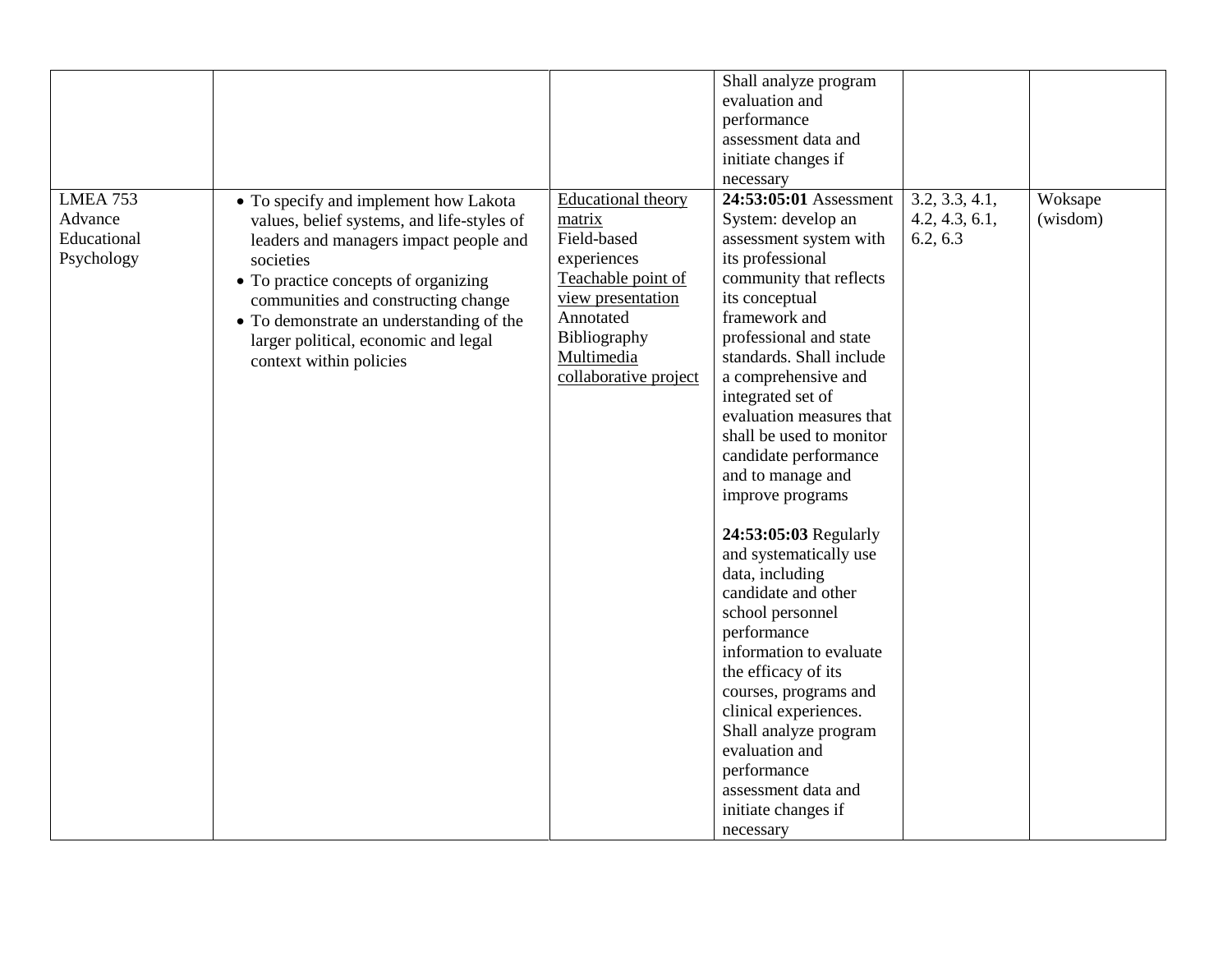| LMEA 763          | • To design, interpret, and demonstrate the | Homework           | 24:53:05:01 Assessment   | 4.1            | Woksape  |
|-------------------|---------------------------------------------|--------------------|--------------------------|----------------|----------|
| <b>Statistics</b> | nature and significance of research,        | assignments        | System: develop an       |                | (wisdom) |
|                   | providing opportunities for application     | Article evaluation | assessment system with   |                |          |
|                   | and implementation in Native                | assignments        | its professional         |                |          |
|                   | communities                                 | Final Exam         | community that reflects  |                |          |
|                   |                                             |                    | its conceptual           |                |          |
|                   |                                             |                    | framework and            |                |          |
|                   |                                             |                    | professional and state   |                |          |
|                   |                                             |                    | standards. Shall include |                |          |
|                   |                                             |                    | a comprehensive and      |                |          |
|                   |                                             |                    | integrated set of        |                |          |
|                   |                                             |                    | evaluation measures that |                |          |
|                   |                                             |                    | shall be used to monitor |                |          |
|                   |                                             |                    | candidate performance    |                |          |
|                   |                                             |                    | and to manage and        |                |          |
|                   |                                             |                    | improve programs         |                |          |
|                   |                                             |                    |                          |                |          |
|                   |                                             |                    | 24:53:05:03 Regularly    |                |          |
|                   |                                             |                    | and systematically use   |                |          |
|                   |                                             |                    | data, including          |                |          |
|                   |                                             |                    | candidate and other      |                |          |
|                   |                                             |                    | school personnel         |                |          |
|                   |                                             |                    | performance              |                |          |
|                   |                                             |                    | information to evaluate  |                |          |
|                   |                                             |                    | the efficacy of its      |                |          |
|                   |                                             |                    | courses, programs and    |                |          |
|                   |                                             |                    | clinical experiences.    |                |          |
|                   |                                             |                    | Shall analyze program    |                |          |
|                   |                                             |                    | evaluation and           |                |          |
|                   |                                             |                    | performance              |                |          |
|                   |                                             |                    | assessment data and      |                |          |
|                   |                                             |                    | initiate changes if      |                |          |
|                   |                                             |                    | necessary                |                |          |
| LMEA 773 Survey   | • Candidate will design, interpret, and     | Technical          | 24:53:05:01 Assessment   | 1.2, 1.4, 1.5, | Woksape  |
| Design            | demonstrate the nature and significance of  | review/critique of | System: develop an       | 2.3, 6.3       | (wisdom) |
|                   | research, providing opportunities for       | questionnaires     | assessment system with   |                |          |
|                   | application and implementation in Native    | Draft survey       | its professional         |                |          |
|                   | communities                                 | questionnaire of   | community that reflects  |                |          |
|                   |                                             | demographic        | its conceptual           |                |          |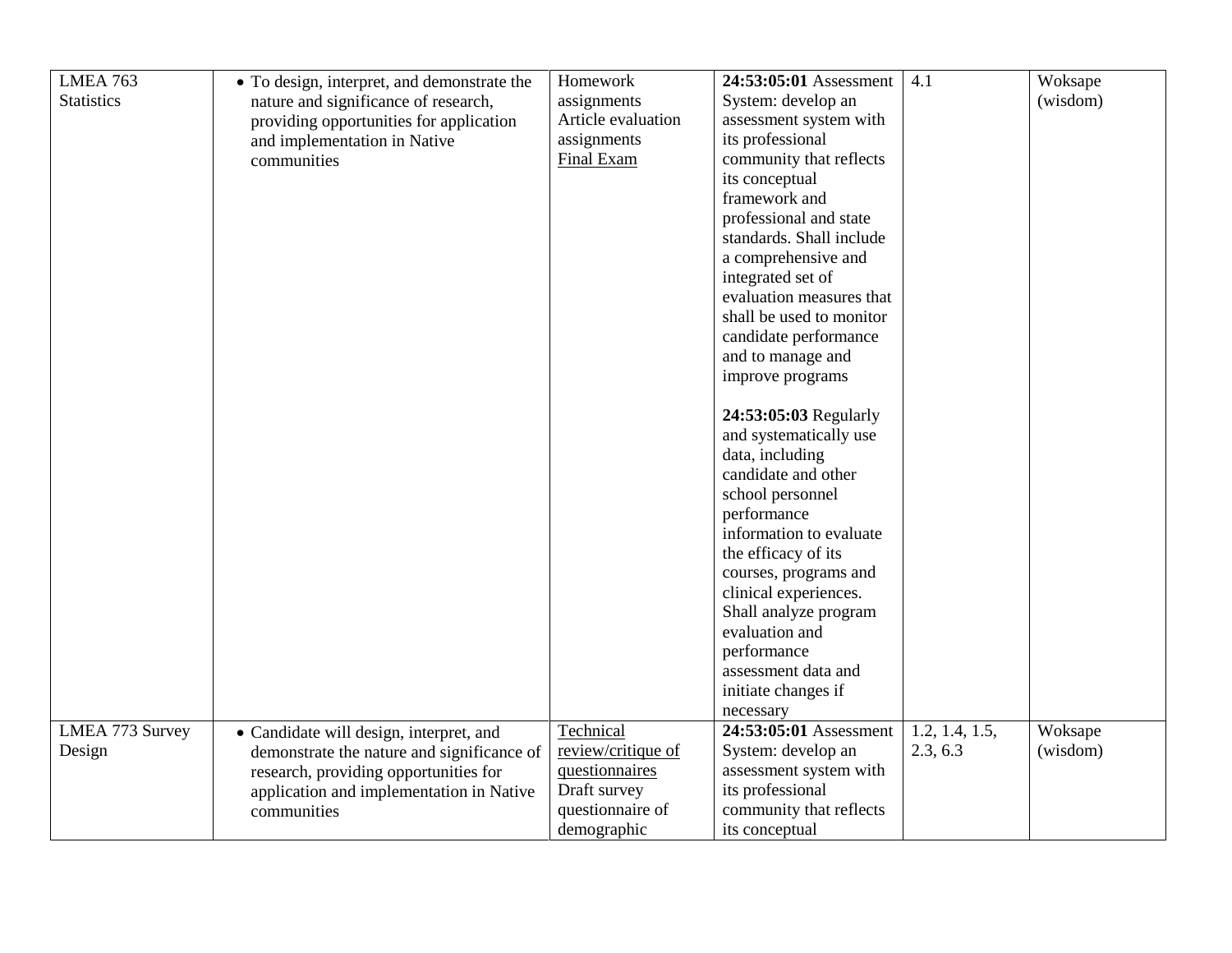|                         |                                                                                                                                                                                                                      | questions<br>Final draft<br>questionnaire<br>including substantive<br>and screening<br>questions<br>Expert technical<br>(blind) review of<br>fellow student's<br>questionnaire<br>Oral presentation<br>describing the<br>transformation of the<br>survey instrument<br>based on reviews and<br>individual cognitive<br>pretests | framework and<br>professional and state<br>standards. Shall include<br>a comprehensive and<br>integrated set of<br>evaluation measures that<br>shall be used to monitor<br>candidate performance<br>and to manage and<br>improve programs<br>24:53:05:03 Regularly<br>and systematically use<br>data, including<br>candidate and other<br>school personnel<br>performance<br>information to evaluate<br>the efficacy of its<br>courses, programs and<br>clinical experiences.<br>Shall analyze program<br>evaluation and<br>performance |                                  |                 |
|-------------------------|----------------------------------------------------------------------------------------------------------------------------------------------------------------------------------------------------------------------|---------------------------------------------------------------------------------------------------------------------------------------------------------------------------------------------------------------------------------------------------------------------------------------------------------------------------------|-----------------------------------------------------------------------------------------------------------------------------------------------------------------------------------------------------------------------------------------------------------------------------------------------------------------------------------------------------------------------------------------------------------------------------------------------------------------------------------------------------------------------------------------|----------------------------------|-----------------|
|                         |                                                                                                                                                                                                                      |                                                                                                                                                                                                                                                                                                                                 | assessment data and<br>initiate changes if                                                                                                                                                                                                                                                                                                                                                                                                                                                                                              |                                  |                 |
|                         |                                                                                                                                                                                                                      |                                                                                                                                                                                                                                                                                                                                 | necessary                                                                                                                                                                                                                                                                                                                                                                                                                                                                                                                               |                                  |                 |
|                         |                                                                                                                                                                                                                      | Itokagata – Exiting                                                                                                                                                                                                                                                                                                             |                                                                                                                                                                                                                                                                                                                                                                                                                                                                                                                                         |                                  |                 |
|                         |                                                                                                                                                                                                                      |                                                                                                                                                                                                                                                                                                                                 |                                                                                                                                                                                                                                                                                                                                                                                                                                                                                                                                         |                                  |                 |
|                         | * the underlined assessment of candidate proficiency is used to demonstrate how each student has met the student learning objectives and program goals; to help<br>strengthen and improve the capacity for learning. |                                                                                                                                                                                                                                                                                                                                 |                                                                                                                                                                                                                                                                                                                                                                                                                                                                                                                                         |                                  |                 |
| LMEA 796 School         | • To integrate their knowledge and                                                                                                                                                                                   | NIH training                                                                                                                                                                                                                                                                                                                    | 24:53:06:01                                                                                                                                                                                                                                                                                                                                                                                                                                                                                                                             | 1.1, 1.2, 1.3,                   | Wacante Ognaka  |
| <b>Community Action</b> | development of qualities necessary for                                                                                                                                                                               | certificate                                                                                                                                                                                                                                                                                                                     | Collaboration between                                                                                                                                                                                                                                                                                                                                                                                                                                                                                                                   | 1.4, 1.5, 2.1,                   | (compassion and |
| Project/Internship      | Wolakota leadership.                                                                                                                                                                                                 | Mid-Year                                                                                                                                                                                                                                                                                                                        | unit and school                                                                                                                                                                                                                                                                                                                                                                                                                                                                                                                         | 2.2, 2.3, 2.4,                   | generosity)     |
|                         | • To specify and implement how Lakota                                                                                                                                                                                | Colloquium-                                                                                                                                                                                                                                                                                                                     | partners: the unit, its                                                                                                                                                                                                                                                                                                                                                                                                                                                                                                                 | 3.1, 3.2, 3.3,                   |                 |
|                         | values, belief systems and life-styles of                                                                                                                                                                            | Research proposal                                                                                                                                                                                                                                                                                                               | school partners, and<br>other members of the                                                                                                                                                                                                                                                                                                                                                                                                                                                                                            | 4.1, 4.2, 4.3,<br>5.1, 5.2, 5.3, |                 |
|                         | leaders and managers impact peoples and<br>societies.                                                                                                                                                                | <b>OLC-IRB</b>                                                                                                                                                                                                                                                                                                                  | professional community                                                                                                                                                                                                                                                                                                                                                                                                                                                                                                                  | 6.1, 6.2, 6.3                    |                 |
|                         |                                                                                                                                                                                                                      | submission                                                                                                                                                                                                                                                                                                                      | shall design,                                                                                                                                                                                                                                                                                                                                                                                                                                                                                                                           |                                  |                 |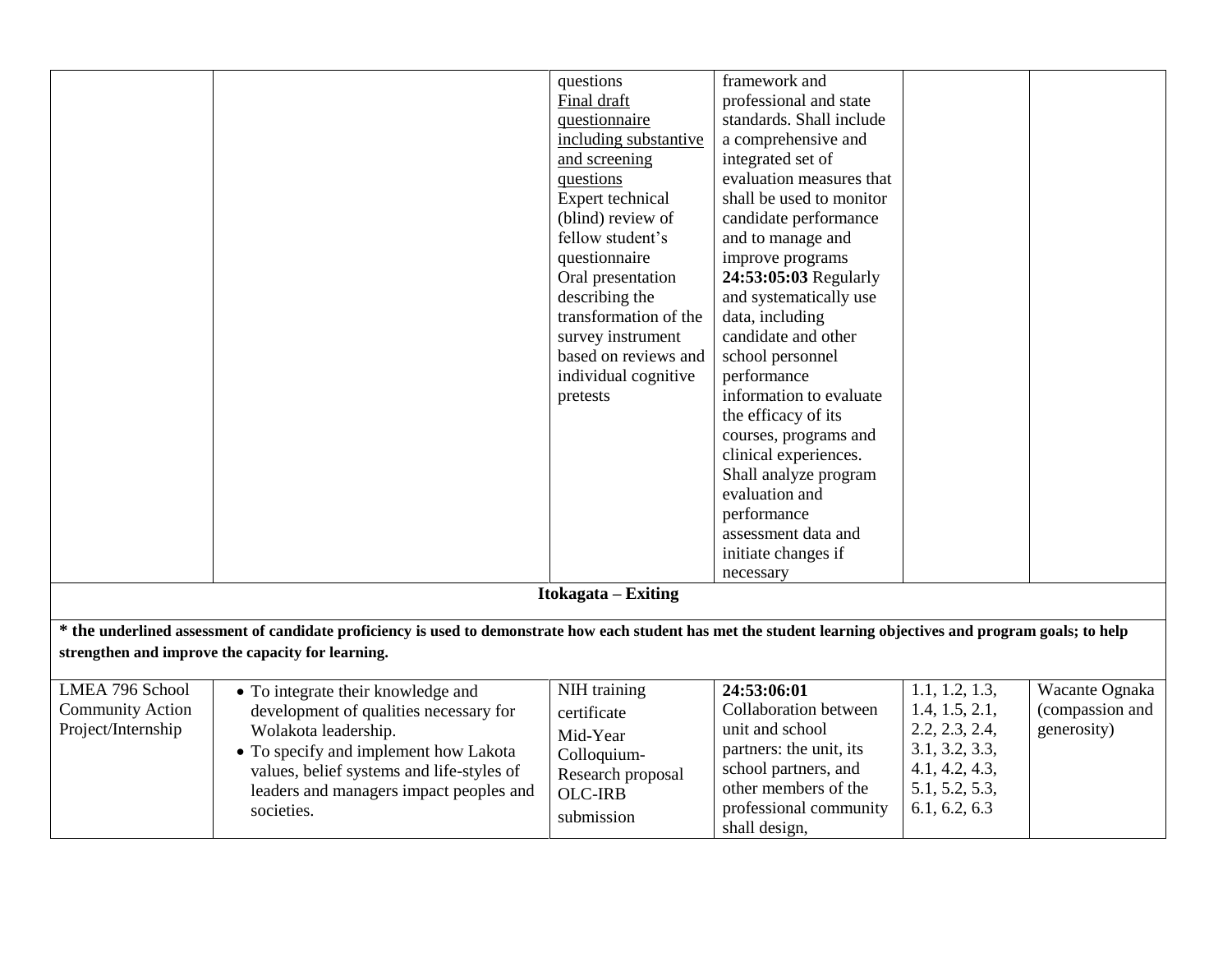|                                                                                     | Final               | implement, and           |  |
|-------------------------------------------------------------------------------------|---------------------|--------------------------|--|
| • To assess how historical processes of<br>colonization affected Lakota culture and | Colloquium-         | evaluate field           |  |
|                                                                                     | School              | experiences and clinical |  |
| the social organization of indigenous                                               |                     |                          |  |
| peoples. Use the assessment to develop a                                            | community<br>action | practices for school     |  |
| plan of action for change.                                                          |                     | personnel to develop     |  |
| • To practice concepts of organizing                                                | project             | and demonstrate the      |  |
| communities and constructing change.                                                | Mid-year of         | candidate's and other    |  |
| • To examine and evaluate financial                                                 | 60 internship       | school personnel's       |  |
| management systems and recommend                                                    | hours               | knowledge and skills     |  |
| strategies for monitoring these systems                                             |                     | necessary to helping     |  |
| • To identify, synthesize and interpret                                             | Final review        | students learn.          |  |
| forces that underlie environmental issues                                           | and scoring         |                          |  |
| using the Lakota world view of Mitakuye                                             | of 120              |                          |  |
| Oyasin. Determine how people and nature                                             | internship          | 24:53:06:02 Design,      |  |
| influence and affect environment,                                                   | hours               | implementation, and      |  |
| community, and curriculum.                                                          |                     | evaluation of field      |  |
| • To analyze and apply the development                                              |                     | experiences and clinical |  |
| and implementation process of exercising                                            |                     | practice                 |  |
| of tribal rights.                                                                   |                     |                          |  |
| • To comprehend, interpret, and                                                     |                     |                          |  |
| demonstrate the nature and significance                                             |                     | 24:53:08:01 Internship   |  |
| of research, and provide them                                                       |                     | to include all job       |  |
| opportunities for application and                                                   |                     | responsibilities of the  |  |
| implementation of research techniques.                                              |                     | principalship at the     |  |
| • To demonstrate an understanding of the                                            |                     | age/grade span for       |  |
| larger political, economic and legal                                                |                     | which authorization is   |  |
| context within policies benefiting the                                              |                     | sought. For preschool    |  |
| diverse learner needs and school                                                    |                     | through grade 12         |  |
| community.                                                                          |                     | principal program, the   |  |
|                                                                                     |                     | internship must include  |  |
|                                                                                     |                     | time spent in at least   |  |
|                                                                                     |                     | two of the levels of     |  |
|                                                                                     |                     | elementary, junior       |  |
|                                                                                     |                     | high/middle school, or   |  |
|                                                                                     |                     | secondary school. The    |  |
|                                                                                     |                     | required courses and     |  |
|                                                                                     |                     | experiences of a         |  |
|                                                                                     |                     | preschool through grade  |  |
|                                                                                     |                     | eight or 7-12 principal  |  |